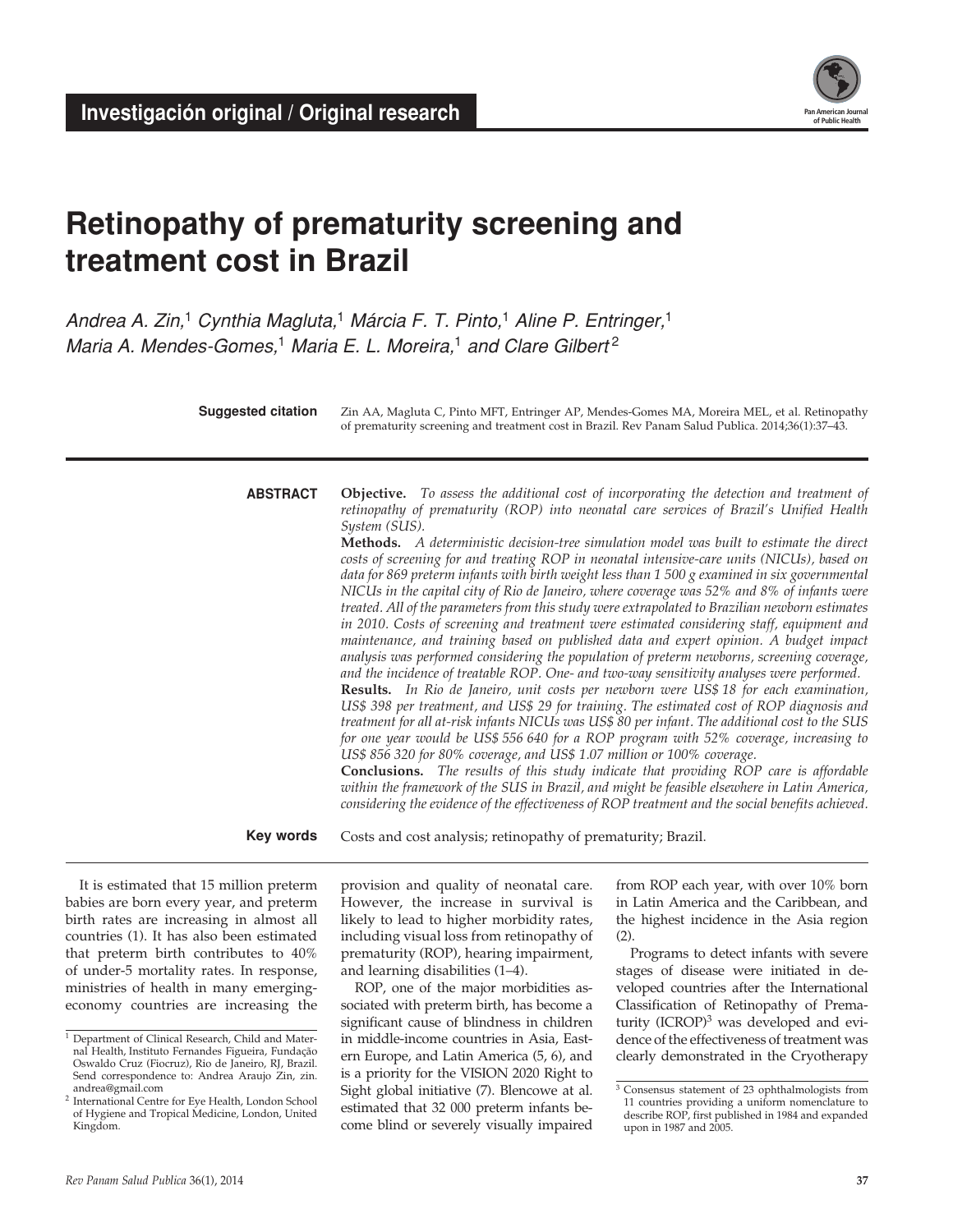for Retinopathy of Prematurity (CRYO-ROP) clinical trial (8–10). Effective care of infants at risk of ROP, usually determined by gestational age and birth weight criteria, requires carefully timed retinal examinations by an ophthalmologist experienced in the examination of preterm infants using an indirect binocular ophthalmoscope. Once treatable disease has been diagnosed, a trained ophthalmologist should perform laser ablation of the peripheral retina under sedation/analgesia within 72 hours to minimize the risk of retinal detachment. All neonatologists, neonatal nurses, and health care providers who care for at-risk infants should be aware of this schedule and play an active role in 1) identifying and preparing the infants to be examined and 2) attending to the infants during examination and/or treatment. Ophthalmologists usually visit the neonatal intensive-care unit (NICU) on a weekly basis, although some monitor patients even more frequently. However, many emerging-economy countries still do not have national policies to regulate the implementation of ROP programs, and coverage of ROP programs is often low (11, 12).

Brazil had more than 191 million inhabitants and more than 2.8 million live births in 2010 (13). According to the World Health Organization (WHO) Global Action Report on Preterm Birth*,*  the number of preterm births has declined over the last few years in Brazil. Nevertheless, it is among the top 10 countries with the highest preterm birth rates in the world (1). Estimates show that 13 500 premature infants weighing less than 1 500 g require eye examinations every year and that approximately 1 000 need laser treatment for severe ROP. In 2008, 20 years since the publication of the CRYO-ROP study, Brazil passed legislation on a national policy to regulate ROP diagnosis and treatment (14). However, as programs are not part of universal health care services in neonatology, not all at-risk preterm babies have access to ROP examination and treatment. In the capital city of Rio de Janeiro, where the data used in this study were obtained, the ROP screening and treatment program is being implemented in governmental NICUs. Ophthalmologists visit more than one NICU and a laser is shared by six NICUs (15). Brazil has invested in neonatal care for the last 20 years. The Unified Health System (*Sistema Único de Saúde*, SUS) provides approximately

76% of neonatal care in the country (16) and patients do not pay user fees. The SUS has stipulated a national standard list for health expenditure, with a daily reimbursement for hospitalization in a NICU of about US\$ 240 (17). However, Entringer et al. reported an estimate for the cost of neonatal care in municipal NICUs in the city of Rio de Janeiro of US\$ 389 per day (18), which means that local governments must cover the remaining expenses with funds from other sources, such as taxes (19). Within this context, the adoption of ROP screening and treatment might be a financial challenge for the government health system.

The purpose of this study was to address this question and determine whether incorporating the detection and treatment of ROP into neonatal care services provided by the SUS would be affordable. The study used three economic approaches: cost analysis, incremental cost analysis (ICA), and budget impact analysis (20). For the purposes of the study, the cost analysis estimated the unit costs for detecting and treating one infant with severe ROP. The ICA estimated the additional cost for detecting and treating one infant, considering all infants at risk of developing severe ROP. In the budget impact analysis, the research team predicted how incorporating services for ROP will affect the trajectory of spending on neonatal care within the SUS, assuming that ROP programs do not increase the length of stay in the NICU. Estimating the budget impact required data on the incidence of the condition of interest, the proportion diagnosed, and the proportion treated, plus the unit costs for diagnosis and treatment.

# **MATERIALS AND METHODS**

# **Model structure**

A deterministic decision-tree simulation model was built to estimate the direct costs of screening for and treating ROP in NICUs from the SUS perspective. Model input parameters were based on the study by Zin et al. (15), which was carried out between 2004 and 2006 in six government NICUs and one private NICU in the capital city of Rio de Janeiro. Data for 869 preterm infants with birth weight < 1 500 g examined in the six government NICUs between 2005 and 2006 were used. This population represented 52% of infants with birth weight < 1 500 g born in Rio

de Janeiro. In that study, 8% of examined babies developed stages of ROP requiring treatment, all of whom were treated. All parameters obtained from the study were extrapolated to Brazilian newborn estimates in 2010 (Table 1). The model considered the probabilities of disease regression or disease progression to the stage requiring treatment in infants in two birth weight groups: < 1 000 g, and ≥ 1 000–1 500 g. Data from the Rio de Janeiro study (15) also showed that infants in the lower birth weight category and those who were treated regardless of birth weight underwent more examinations by the ophthalmologist  $( $1000 \text{ g}$ : four exams for$ babies not treated and seven exams for babies treated;  $\geq 1000$  g: two exams for babies not treated and seven exams for babies treated) (Figure 1). TreeAge Pro 2011 was used to run the model (TreeAge Software Inc., Williamstown, Massachusetts, USA).

# **Cost analysis**

The cost analysis was performed using a real scenario of implementing ROP screening and treatment in NICUs of the SUS in the city of Rio de Janeiro (i.e., the base case). The research team considered all resources required to estimate a unit cost for each examined and treated preterm baby. The use of resources for examination and treatment was based on published data (15) and expert opinion.

The direct costs included staff, equipment and maintenance, and training. Staff costs were estimated based on a team comprising an ophthalmologist, neonatologist, anesthesiologist, nurse, and nurse technician. The time for each diagnostic examination was calculated as follows: 20 minutes for the ophthalmologist, 5 minutes for the nurse, and 30 minutes for the nurse technician. The time required for each treatment was estimated at 3 hours for the ophthalmologist (including the time needed for transport to/from the unit); nurse; neonatologist; and anesthesiologist (including the time required to prepare the baby plus post-procedure care). Staff salaries were estimated according to values paid by the Rio de Janeiro Municipal Health Department.

Equipment for ROP diagnosis and treatment included one diagnostic kit (one indirect ophthalmoscope (1.0 Eyetec); a 28-diopter Volk lens; five neonatal lid speculums; and one Roca scleral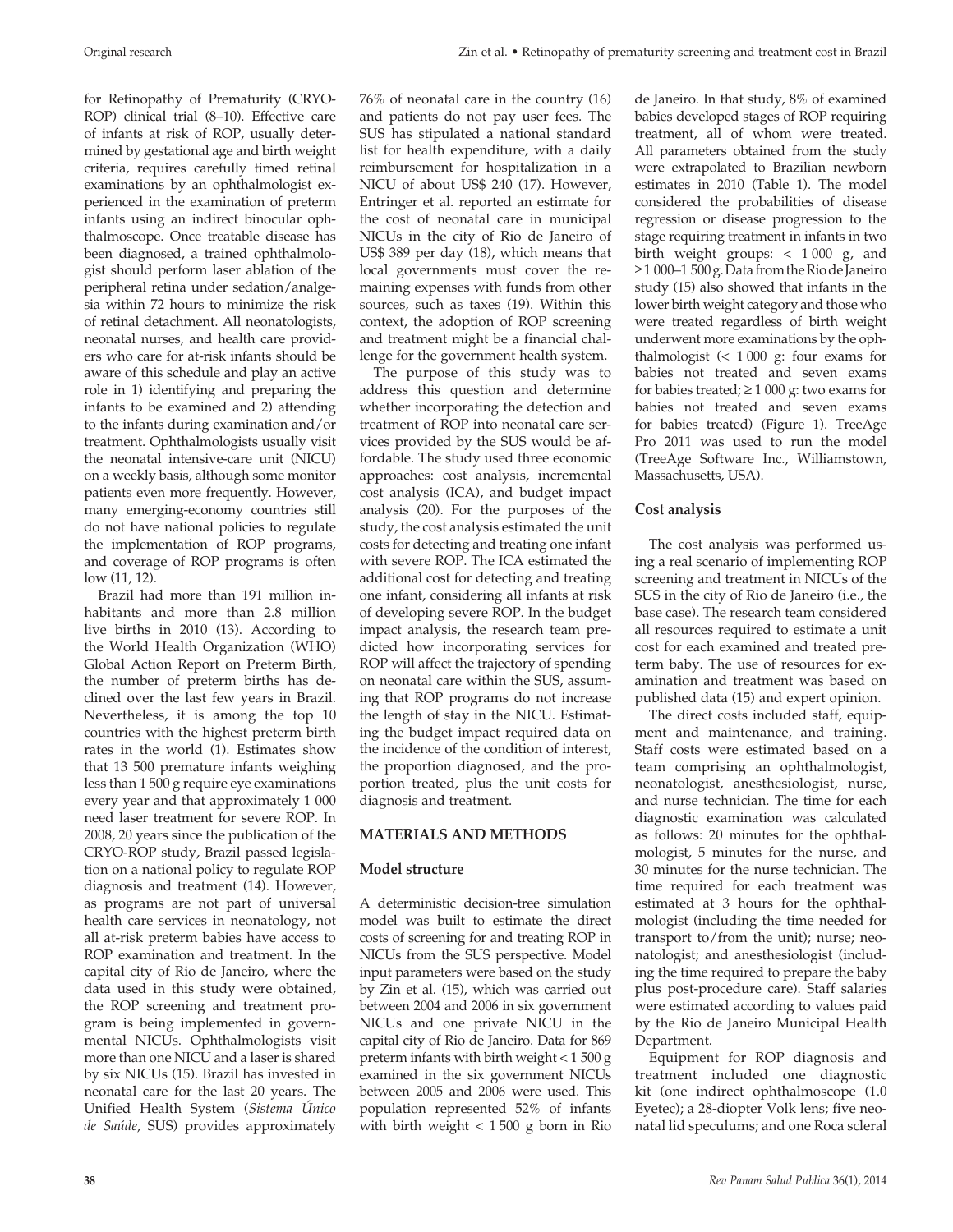**TABLE 1. Input, assumptions, and ranges used in sensitivity analyses of model estimating budget impact of providing retinopathy of prematurity (ROP) diagnosis and treatment through the public health system, Rio de Janeiro City, Brazil, 2012**

| Input variable                                                            | Base-case value  | Range         | Source     |
|---------------------------------------------------------------------------|------------------|---------------|------------|
| <b>ROP</b> treatment                                                      |                  |               |            |
| Probability of babies $<$ 1 500 g not treated                             | 0.92             | $0.9 - 0.93$  | (15)       |
| Probability of babies $<$ 1 500 g treated                                 | 0.08             | $0.07 - 0.10$ | (15)       |
| Probability of babies $<$ 1 000 g treated                                 | 0.68             | $0.57 - 0.78$ | (15)       |
| Probability of babies $\geq 1000$ g treated                               | 0.32             | $0.24 - 0.43$ | (15)       |
| Probability of babies $<$ 1 000 g not treated                             | 0.22             | $0.19 - 0.25$ | (15)       |
| Probability of babies $\geq 1000$ g not treated                           | 0.78             | $0.75 - 0.81$ | (15)       |
| ROP regression                                                            |                  |               |            |
| Babies $\geq 1000$ g not treated                                          | 1                | $\equiv$ a    | (15)       |
| Babies $<$ 1 000 g not treated                                            | 1                |               | (15)       |
| Babies $\geq 1000$ g treated                                              | 0.87             | $0.68 - 0.97$ | (15)       |
| Babies $<$ 1 000 g treated                                                | 0.98             | $0.90 - 0.99$ | (15)       |
| Retinal detachment                                                        |                  |               |            |
| Babies $\geq 1000$ g treated                                              | 0.13             | $0.03 - 0.32$ | (15)       |
| Babies $<$ 1 000 g treated                                                | 0.02             | $0 - 0.11$    | (15)       |
| Budget impact analysis data                                               |                  |               |            |
| Number of live births (2010)                                              | 2 857 554 (100%) |               | (13)       |
| Birth weight $<$ 1 500 g (2010)                                           | 36 609 (1.28%)   |               | (13)       |
| National health system coverageb                                          | 27 823 (76%)     |               | (16)       |
| Access to neonatal care                                                   | 22 258 (80%)     |               | Author     |
|                                                                           |                  |               | assumption |
| Number of babies $<$ 1 500 g who survived                                 | 13 355 (60%)     |               | (23)       |
| Number of babies that would have been examined in<br><b>Brazil (2010)</b> | 6 945 (52%)      |               | (15)       |
| Length-of-stay birth weight $<$ 1 500 g (in days)                         | 40               |               | (22)       |
| One day hospitalization cost (US\$)                                       | 240              | 240-389       | (1, 18)    |

a Not applicable.

<sup>b</sup> National Unified Health System (Sistema Único de Saúde, SUS).





depressor per unit) and one indirect diode laser (IridexOcuLight™ SLx, 810 nm) for the six units. The Ministry of Health and suppliers provided equipment prices. Maintenance and calibration costs were included. Costs were annualized using a standard discount rate of 5% (21) and an estimated equipment life of 10 years.

A senior ophthalmologist experienced in ROP trained ophthalmologists new to the program using hands-on training with the examination of 100 infants (33 hours) and treatment of 10 infants (30 hours). Time and salaries of the trainers were used to estimate training costs.

#### **Incremental cost analysis**

The decision-tree simulation model was used to estimate the cost for one infant, considering all at-risk infants, the total number of exams per at-risk infant, the proportion treated, and the unit

costs for diagnosis and treatment. The incremental cost of ROP diagnosis and treatment for all eligible infants in addition to the cost of hospitalization was calculated considering the two estimates of hospitalization daily costs described above (US\$ 240 and US\$ 389) (17, 18), taking into account the average length of stay in the NICU of 40 days (22) and a 90% occupancy rate.

#### **Budget impact analysis**

The ROP program in the city of Rio de Janeiro was used as the base case for the budget income analysis and provided the data on incidence of severe ROP and the proportion treated. The total additional costs that would be incurred over one year by the SUS neonatal care unit were then extrapolated to the whole country. In the base case, screening coverage was 52%, and the incidence of severe ROP was 8% (with all 8% treated) (15). The probability of treatment in the two different birth weight categories is shown in Table 1. Other input parameters included the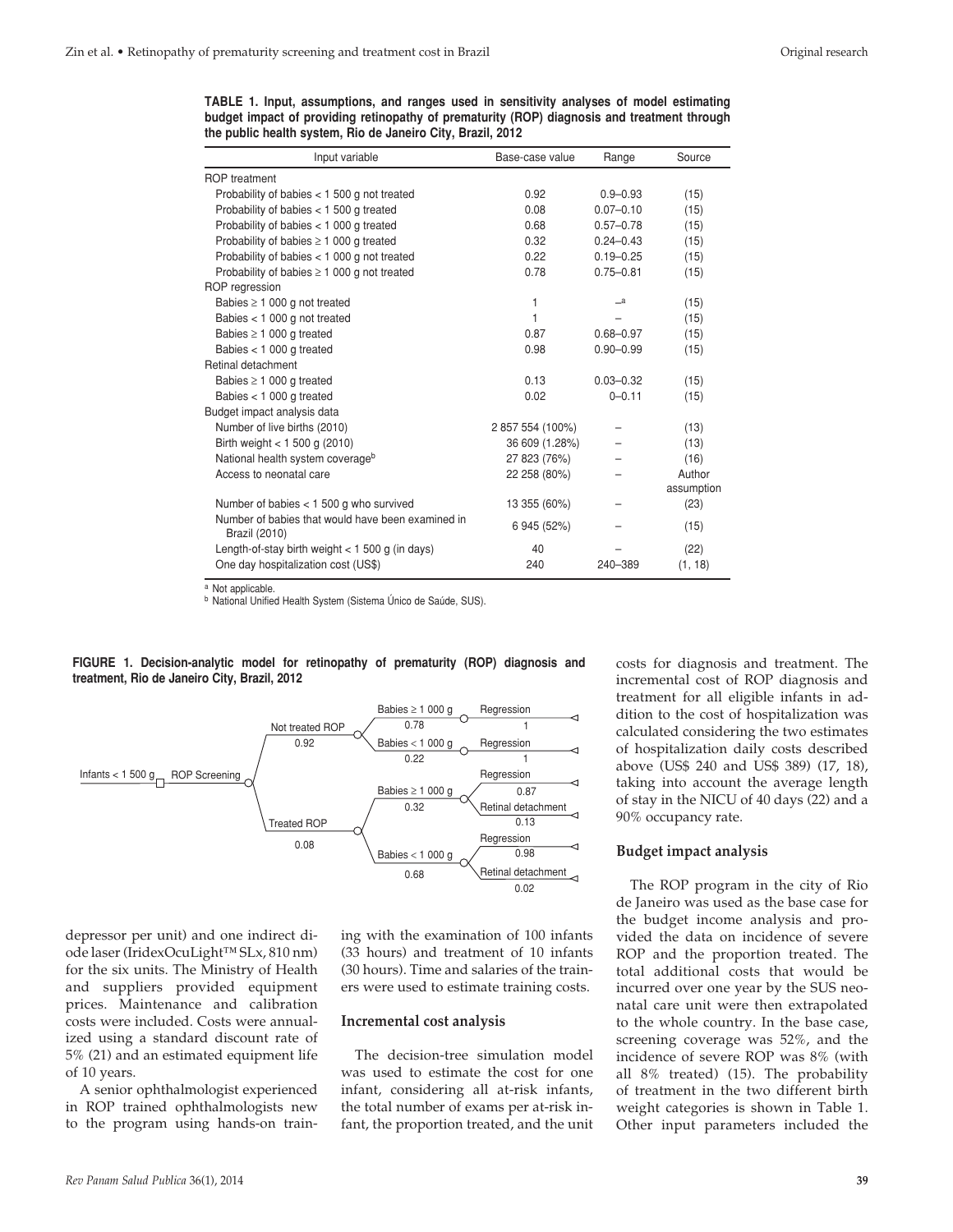population of newborns in Brazil in 2010 with birth weight  $<$  1500 g or 1.28% (Live Births Information System, SINASC) (13) using a survival rate of 60% among infants with birth weight < 1 500 g (Mortality Information System, SIM) (23). The following assumptions were used: average length of stay in the NICU, 40 days (22); access to neonatal care by preterm infants of approximately 80%; and NICU occupancy rate of 90% (Table 1).

The cost of an NICU stay per day was not included in the ROP budget impact analysis as premature infants with birth weight < 1 500 g were hospitalized because of their clinical condition and ROP diagnosis and treatment did not increase the length of hospital stay.

All costs were expressed in 2012 US\$ (2.05 reais/1 US\$) (24). No discounting or inflation rate adjustments were applied because of the short time horizon of the study (one year).

**Sensitivity analysis.** The research team performed a one- and two-way deterministic sensitivity analysis of the budget impact analysis by varying the base-case parameters (staff costs, ROP treatment rates, and coverage) with a significant level of uncertainty that could influence unit cost results. As SUS has different institutional arrangements for NICU services, salaries were also varied. Staff costs were decreased by 30% and increased by 36%; the ROP treatment rate was varied between 7% and 10%; and coverage was increased to 80% and 100% from the base-case value of 52%.

#### **Ethics statement**

The ethics boards of the London School of Hygiene and Tropical Medicine and the Fundação Oswaldo Cruz (Fiocruz) Instituto Fernandes Figueira, and Brazil's National Ethics Committee (CONEP), approved the research carried out in the city of Rio de Janeiro (15) that generated the data used in this study. Approval from the ethics committees of each collaborating institution was also granted. The department heads and directors at the hospital NICU also gave their written consent for the study. Mothers or guardians gave their written informed consents for each infant studied.

#### **RESULTS**

#### **Cost per infant**

The cost for each infant examined was US\$ 18 (Table 2). The main cost drivers were for staff, with staff costs making up 78% of the costs, and equipment and maintenance, which accounted for 17%. The cost for each infant treated was US\$ 398, with 47% of the cost incurred for equipment and 45% for staff. Training cost per newborn was US\$ 29 (Table 2).

#### **Incremental cost**

The estimated cost of ROP diagnosis and treatment for all at-risk infants in SUS NICUs in Brazil was US\$ 80 per infant. Considering the two estimates of hospitalization daily costs (US\$ 240 and US\$ 389), the length of stay, and the oc-

**Table 2. Cost of providing retinopathy of prematurity (ROP) screening and treatment through the public health system,a including base-case values and ranges used in sensitivity analyses of budget impact model, Rio de Janeiro City, Brazil, 2012**

| Cost component per baby with birth weight $<$ 1 500 g | Base-case value<br>$(US$^b)$ | Range<br>$(\% )$        |
|-------------------------------------------------------|------------------------------|-------------------------|
| Screening                                             |                              |                         |
| Staff                                                 |                              |                         |
| Ophthalmologist                                       | 8                            | $(-30 \text{ to } +30)$ |
| <b>Nurses</b>                                         | 6                            | $(-30 \text{ to } +30)$ |
| Equipment and maintenance                             | 3                            | $\mathsf{-c}$           |
| Training                                              |                              |                         |
| Subtotal                                              | 18                           |                         |
| Treatment                                             |                              |                         |
| Staff                                                 |                              |                         |
| Ophthalmologist                                       | 69                           | $(-30 \text{ to } +30)$ |
| Neonatologist or anesthesiologist                     | 69                           | $(-30 \text{ to } +30)$ |
| <b>Nurses</b>                                         | 43                           | $(-30 \text{ to } +30)$ |
| Equipment                                             | 189                          |                         |
| Training                                              | 28                           |                         |
| Subtotal                                              | 398                          |                         |
| Total                                                 | 416                          |                         |

a Calculated by authors based on data from expert panel and Ministry of Health databases.

<sup>b</sup> In 2012 US\$ (2.05 reais/1 US\$) (24).

c Not applicable.

**TABLE 3. Estimated cost to the public health system of providing retinopathy of prematurity (ROP) screening and treatment for one year, Rio de Janeiro City, Brazil, 2012**

| Variable                    | Base case | Scenario 1 | Scenario 2 |
|-----------------------------|-----------|------------|------------|
| Babies examined for ROP (%) | 52        | 80         | 100        |
| Budget impact (US\$a)       | 556 640   | 856 320    | 1 070 400  |

a In 2012 US\$ (2.05 reais/1 US\$) (24).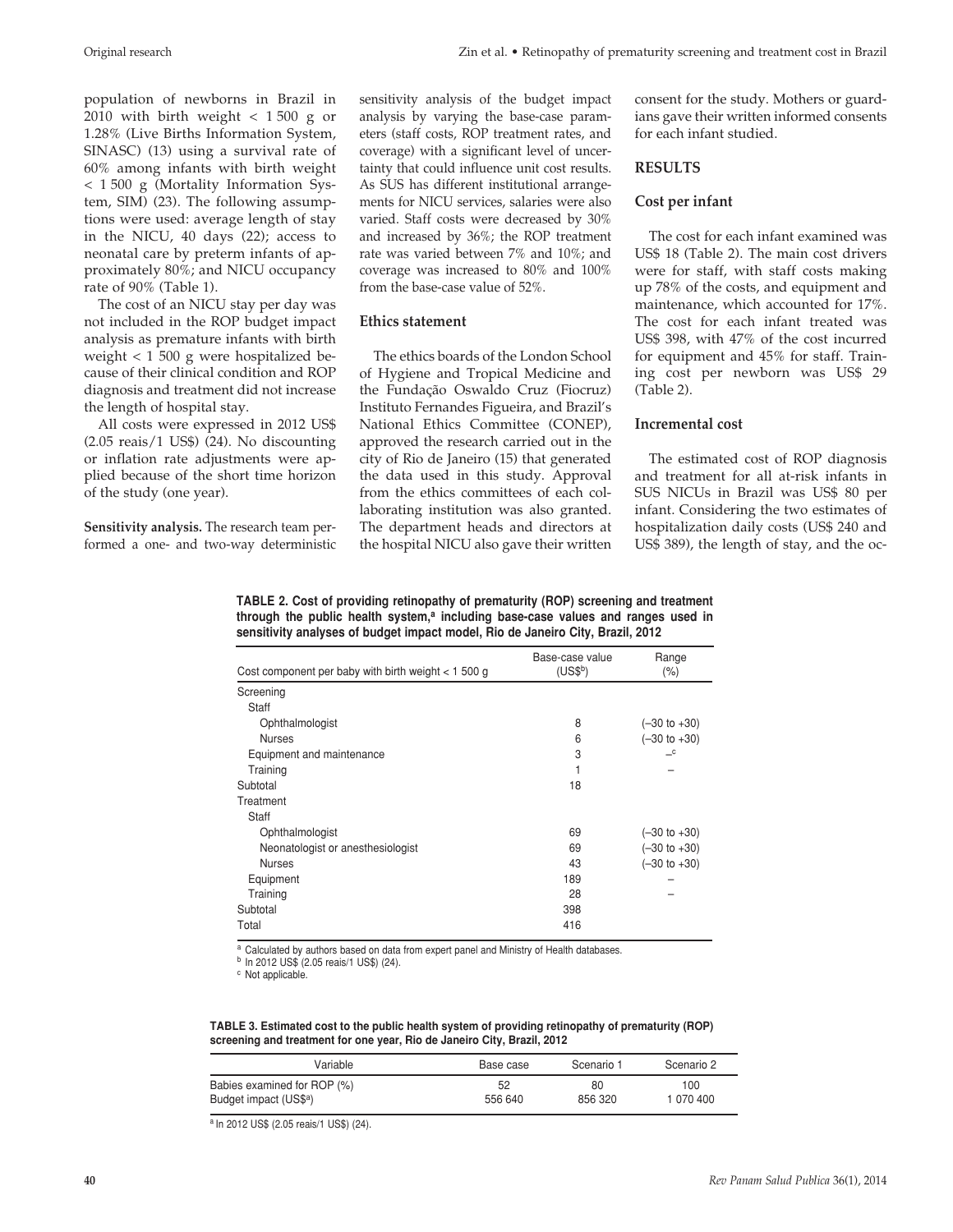cupancy rate, the estimated incremental cost to the SUS varied from 0.61% to 0.98%.

#### **Budget impact of ROP care**

Using estimates from the base case (the ROP program in the city of Rio de Janeiro), the budget impact analysis indicated that if coverage of the ROP program in Brazil were the same as that in the city of Rio de Janeiro, where 52% of preterm infants were examined, the additional cost to examine and treat infants for one year would be US\$ 556 640. Using a coverage rate of 80%, the additional cost would increase to US\$ 856 320, and at 100% coverage the extra budget required by the SUS would be US \$1.07 million (Table 3).

In one-way sensitivity analysis, if staff costs were increased by 36%, an additional US\$ 965 000 would be needed by the SUS to implement a program for ROP each year in Brazil. If staff costs were decreased by 30%, US\$ 434 000 would be needed. In two-way sensitivity analysis, an additional budget of US\$ 1.061 million would be needed if staff costs were increased by 36% and the ROP treatment rate increased to 10%. A figure of US\$ 412 000 was derived when staff costs were reduced by 30% and the ROP treatment rate was reduced to 7%.

#### **DISCUSSION**

Perinatal care in Latin American countries has improved significantly, as reflected by the increase in survival rates (25). Hence, the focus has shifted to reducing morbidities and improving the quality of life of surviving infants.

In the 1980s, the first clinical trial on ROP treatment (CRYO-ROP) demonstrated that treatment was highly effective (9, 10). However, ROP remains the leading cause of avoidable blindness in children in Latin America (26) and is among the main causes in Brazil (27).

Cost-effectiveness and indirect cost studies (28, 29) demonstrate the positive effects and longstanding benefits of ROP programs in decreasing the economic burden on families and society. However, the costs of providing this service have been a concern that hinders the implementation of ROP programs in middle-income economies, where access

to ophthalmologists with expertise in ROP, and equipment, is limited. The current study describes a model of ROP care that enables a feasible approach for developing countries (ophthalmologists examining infants in more than one NICU with equipment for treatment shared by six units). If a different model is adopted in which each NICU has its own ophthalmologist, the budget will be considerably higher due to extra salary costs as well as training costs.

The study finding that the incremental cost per at-risk baby for examination and treatment was only US\$ 80, which is less than 1% of NICU hospitalization costs, indicates that ROP programs are affordable in all neonatal units in Brazil.

The costs for training ophthalmologists to detect and treat ROP accounted for 10% of the total cost of ROP care in this study, which does not represent a significant burden to health care providers, considering the additional future benefits. Training costs were higher than they might be elsewhere, as Brazilian ophthalmologists are not usually exposed to ROP during their residency and there are no standard curricula for ROP for Brazilian residents (30). In the ROP program in the city of Rio de Janeiro, considerable costs in terms of time and financial resources were incurred by a senior ophthalmologist who supervised each of the ophthalmologist trainees while they examined 100 infants and treated 15 infants, as recommended in guidelines developed for Latin America (31). Including ROP as an essential component of ophthalmology residency programs would increase awareness and skills and reduce subsequent training costs.

The sensitivity analyses undertaken in this study reflect the impact of possible variation in the financing structure, organization of service delivery, and population at risk, as well as in access to ROP care/coverage—variables that should be taken into account when deciding whether or not to implement ROP care. Variation between countries in health financing and organization of care mean that the findings of this study cannot be directly applied to other settings.

While knowledge of costs is an important component in decision-making, the feasibility of a program can depend on multiple factors. In the case of ROP, these factors could include whether or not the program is part of the agenda of policy-makers and health professionals, scientific evidence on disease management, regulation of health procedures, and organization of hospital departments for the effective provision of care. Strategies to guarantee the availability of ROP specialists should also be a priority.

Effective implementation of ROP care within the public health policy agenda in Latin America should take into account regional specificities and diverse institutional arrangements in neonatal health care delivery. However, the model for ROP care suggested in this study should be feasible regardless of variability in the local context as it is designed to optimize the use of available resources.

Many counties in Latin America, including Brazil, have the legal framework required for regulating ROP care (32–34). This is a major step forward in making ROP care more widely available, according to Pan American Health Organization (PAHO)/WHO priorities for the region (35).

#### **Limitations**

This study had some limitations. First, ROP program coverage in the city of Rio de Janeiro (52% in 2005 and 2006), which was used as the base case, was extrapolated to the whole country, as no official data were available for ROP programs in other locations across Brazil. In addition, the hospitalization cost estimates used in the study (17, 18) were a proxy of the actual cost because no better information was available.

#### **Conclusions**

There is no doubt about the importance of preventing blindness and visual impairment from ROP in children. The results of this study indicate that providing ROP care is affordable within the framework of the SUS in Brazil, and might be feasible elsewhere in Latin America, considering the evidence of the effectiveness of ROP treatment and the social benefits achieved.

**Funding.** The study conducted in the city of Rio de Janeiro that generated the data used for the cost study was funded by the Thrasher Research Fund (Salt Lake City, Utah, USA).

**Conflicts of interest.** None.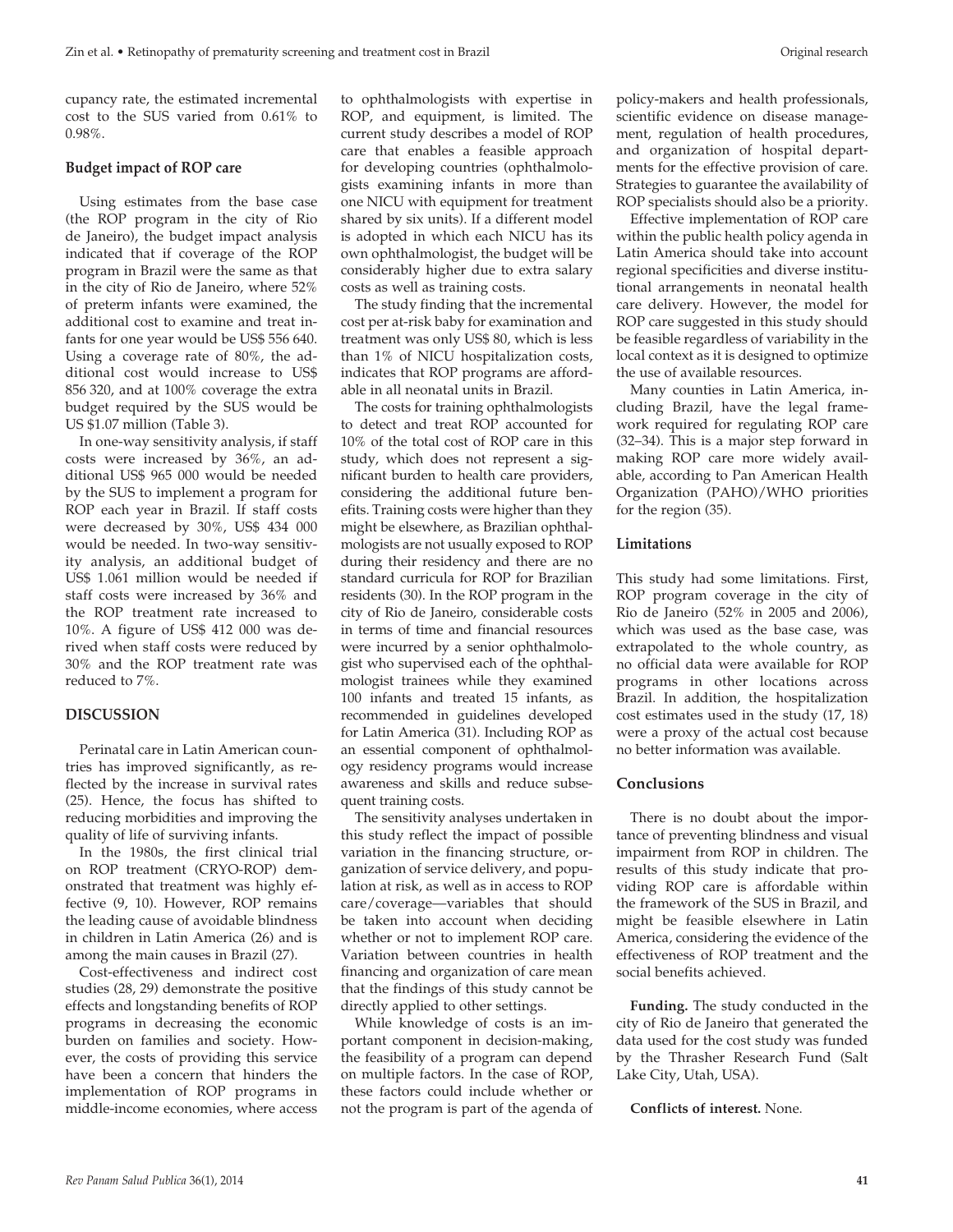#### **REFERENCES**

- 1. World Health Organization; March of Dimes; The Partnership for Maternal, Newborn & Child Health; Save the Children. Born too soon: the global action report on preterm birth. Geneva: World Health Organization; 2012.
- 2. Blencowe H, Lawn JE, Vazquez T, Fielder A, Gilbert C. Preterm-associated visual impairment and estimates of retinopathy of prematurity at regional and global levels for 2010. Pediatr Res. 2013;74 Suppl 1:35–49.
- 3. Blencowe H, Vos T, Lee AC, Philips R, Lozano R, Alvarado MR, et al. Estimates of neonatal morbidities and disabilities at regional and global levels for 2010: introduction, methods overview, and relevant findings from the Global Burden of Disease study. Pediatr Res. 2013;74 Suppl 1:4–16.
- 4. O'Connor AR, Wilson CM, Fielder AR. Ophthalmological problems associated with preterm birth. Eye (Lond). 2007;21(10): 1254–60.
- 5. Carrion JZ, Fortes Filho JB, Tartarella MB, Zin A, Jornada Jr ID. Prevalence of retinopathy of prematurity in Latin America. Clin Ophthalmol. 2011;5:1687–95.
- 6. Zin A. Editorial: retinopathy of prematurity in Latin America. Apr 2014. Latinoamérica Boletín Trimestral. London: Visión 2020/ International Agency for the Prevention of Blindness; c2011 [updated 2011]. Available from: http://vision2020la.wordpress.com/ traducciones/editorial-retinopathy-of-prema turity-in-latin-america/ Accessed on 2 December 2013.
- 7. World Health Organization. Prevention of blindness and visual impairment. Priority eye diseases: childhood blindness [Internet]. Geneva: WHO; c2013. Available from: http:// www.who.int/blindness/causes/priority/ en/index3.html Accessed on 2 December 2013.
- 8. An international classification of retinopathy of prematurity. II. The classification of retinal detachment. The International Committee for the Classification of the Late Stages of Retinopathy of Prematurity. Arch Ophthalmol. 1987;105(7):906–12.
- 9. Multicenter trial of cryotherapy for retinopathy of prematurity: preliminary results. Cryotherapy for Retinopathy of Prematurity Cooperative Group. Pediatrics. 1988;81(5):697–706.
- 10. Multicenter trial of cryotherapy for retinopathy of prematurity. Preliminary results. Cryotherapy for Retinopathy of Prematurity Cooperative Group. Arch Ophthalmol. 1988;106(4):471–9.
- 11. Zepeda-Romero LC, Barrera-de-Leon JC, Camacho-Choza C, Gonzalez Bernal C, Camarena-Garcia E, Diaz-Alatorre C, et al. Retinopathy of prematurity as a major cause of severe visual impairment and blindness in children in schools for the blind in Guadalajara city, Mexico. Br J Ophthalmol. 2011;95(11):1502–5.
- 12. Gilbert C. Retinopathy of prematurity: a global perspective of the epidemics, popula-

tion of babies at risk and implications for control. Early Hum Dev. 2008;84(2):77–82.

- 13. Departamento de Informática do Sistema Único de Saúde, Ministério da Saúde (BR). Nascidos vivos [Internet]. Brasília: DATA SUS/MS; 2013. Available from: http://tab net.datasus.gov.br/cgi/deftohtm.exe?sinasc/ cnv/nvuf.def Accessed on 2 December 2013.
- 14. Secretaria de Atenção à Saúde, Ministério da Saúde (BR). Portaria nº 288/SAS, de 19 de maio de 2008. Brasília: MS; 2014. Available from: http://dtr2001.saude.gov.br/sas/POR TARIAS/Port2008/PT-288.htm Accessed on 16 January 2014.
- 15. Zin AA, Moreira ME, Bunce C, Darlow BA, Gilbert CE. Retinopathy of prematurity in 7 neonatal units in Rio de Janeiro: screening criteria and workload implications. Pediatrics. 2010;126(2):e410–7.
- 16. Ministério da Saúde (BR). Organização Pan-Americana da Saúde–OPAS. Painel de indicadores do SUS nº7. Panorâmica VIII. 1 ed. Brasília; MS; 2010. p. 60.
- 17. Departamento de Informática do Sistema Único de Saúde, Ministério da Saúde (BR). SIGTAP–Sistema de Gerenciamento da Tabela de Procedimentos, Medicamentos e OPM do SUS [Internet]. Brasília: MS; 2014. Available from: http://sigtap.datasus.gov. br/tabela-unificada/app/sec/inicio.jsp Accessed on 16 January 2014.
- 18. Entringer AP, Gomes MA, Pinto M, Caetano R, Magluta C, Lamy ZC. Análise de custos da atenção hospitalar a recém-nascidos de risco: uma comparação entre Unidade Intermediária Convencional e Unidade Canguru. Cad Saude Publica. 2013;29(6):1205–16.
- 19. Jurberg C, Humphreys G. Brazil's march towards universal coverage. Bull World Health Organ. 2010;88(9):646–7.
- 20. Mauskopf JA, Sullivan SD, Annemans L, Caro J, Mullins CD, Nuijten M, et al. Principles of good practice for budget impact analysis: report of the ISPOR Task Force on good research practices—budget impact analysis. Value Health. 2007;10(5):336–47.
- 21. Departamento de Ciência e Tecnologia, Secretaria de Ciência, Tecnologia e Insumos Estratégicos, Ministério da Saúde (BR). Diretrizes metodológicas para estudos de avaliação econômica de tecnologias em saúde. Brasília: DECIT/SCTIE/MS; 2009.
- 22. Merritt TA, Pillers D, Prows SL. Early NICU discharge of very low birth weight infants: a critical review and analysis. Semin Neonatol. 2003;8(2):95–115.
- 23. Departamento de Informática do Sistema Único de Saúde, Ministério da Saúde (BR). Sistemas e aplicativos: eventos vitais. SIM– Sistema de Informação de Mortalidade [Internet]. Brasília: DATASUS/MS; c2013. Available from: http://www2.datasus.gov. br/DATASUS/index.php?area=060701 Accessed on 2 December 2013.
- 24. International Monetary Fund. Data and statistics [Internet]. Washington: IMF; 2013. Avail-

able from: http://www.imf.org/external/ data.htm Accessed on 13 November 2013.

- 25. Victora CG, Aquino EM, do Carmo Leal M, Monteiro CA, Barros FC, Szwarcwald CL. Maternal and child health in Brazil: progress and challenges. Lancet. 2011;377(9780):1863– 76.
- 26. Furtado JM, Lansingh VC, Carter MJ, Milanese MF, Peña BN, Ghersi HA, et al. Causes of blindness and visual impairment in Latin America. Surv Ophthalmol. 2012;57(2):149–77.
- 27. Haddad MA, Sei M, Sampaio MW, Kara-José N. Causes of visual impairment in children: a study of 3,210 cases. J Pediatr Ophthalmol Strabismus. 2007;44(4):232–40.
- 28. Kamholz KL, Cole CH, Gray JE, Zupancic JA. Cost-effectiveness of early treatment for retinopathy of prematurity. Pediatrics. 2009; 123(1):262–9.
- 29. Dave HB, Gordillo L, Yang Z, Zhang MS, Hubbard GB 3rd, Olsen TW. The societal burden of blindness secondary to retinopathy of prematurity in Lima, Peru. Am J Ophthalmol. 2012;154(4):750–5.
- Wallace DK. Fellowship training in retinopathy of prematurity. J AAPOS. 2012;16(1):1.
- 31. Childhood Blindness Subcommittee, International Agency for the Prevention of Blindness–Latin America. Guidelines for ROP screening and treatment in Latin American countries. London: IAPB; 2011. Available from: http://www.paao.org/images/Downloads/english/pdf/2010\_ROPGuidelines.pdf Accessed on 16 January 2014.
- 32. Ministério da Saúde (BR). Portaria nº 930, de 10 de maio de 2012. Brasília: MS; 2012. Available from: http://bvsms.saude.gov.br/bvs/ saudelegis/gm/2012/prt0930\_10\_05\_2012. html Accessed on 2 December 2013.
- 33. Ministério de Salud (CL). Subsecretaría de Salud Pública. Guía clínica retinopatÍa del prematuro. Santiago: MINSAL; 2010. Available from: http://web.minsal.cl/portal/url/ item/721fc45c973b9016e04001011f0113bf.pdf Accessed on 12 December 2013.
- 34. Ministério de Salud (AR). Prevención de la ceguera en la infancia por retinopatía del prematuro (ROP). Grupo de trabajo colaborativo multicéntrico. Buenos Aires: MS–UNICEF; 2008. Available from: http://www.msal.gov. ar/ver/pdf/rop-final.pdf Accessed on 2 December 2013.
- 35. Pan American Health Organization. Plan of Action on the Prevention of Avoidable Blindness and Visual Impairment. 144th Session of the Executive Committee. Washington: PAHO; 2009. Available from: http://www2. paho.org/hq/dmdocuments/2009/CE144- 20-e.pdf Accessed on 11 September 2013.

Manuscript received on 4 March 2014. Revised version accepted for publication on 29 May 2014.